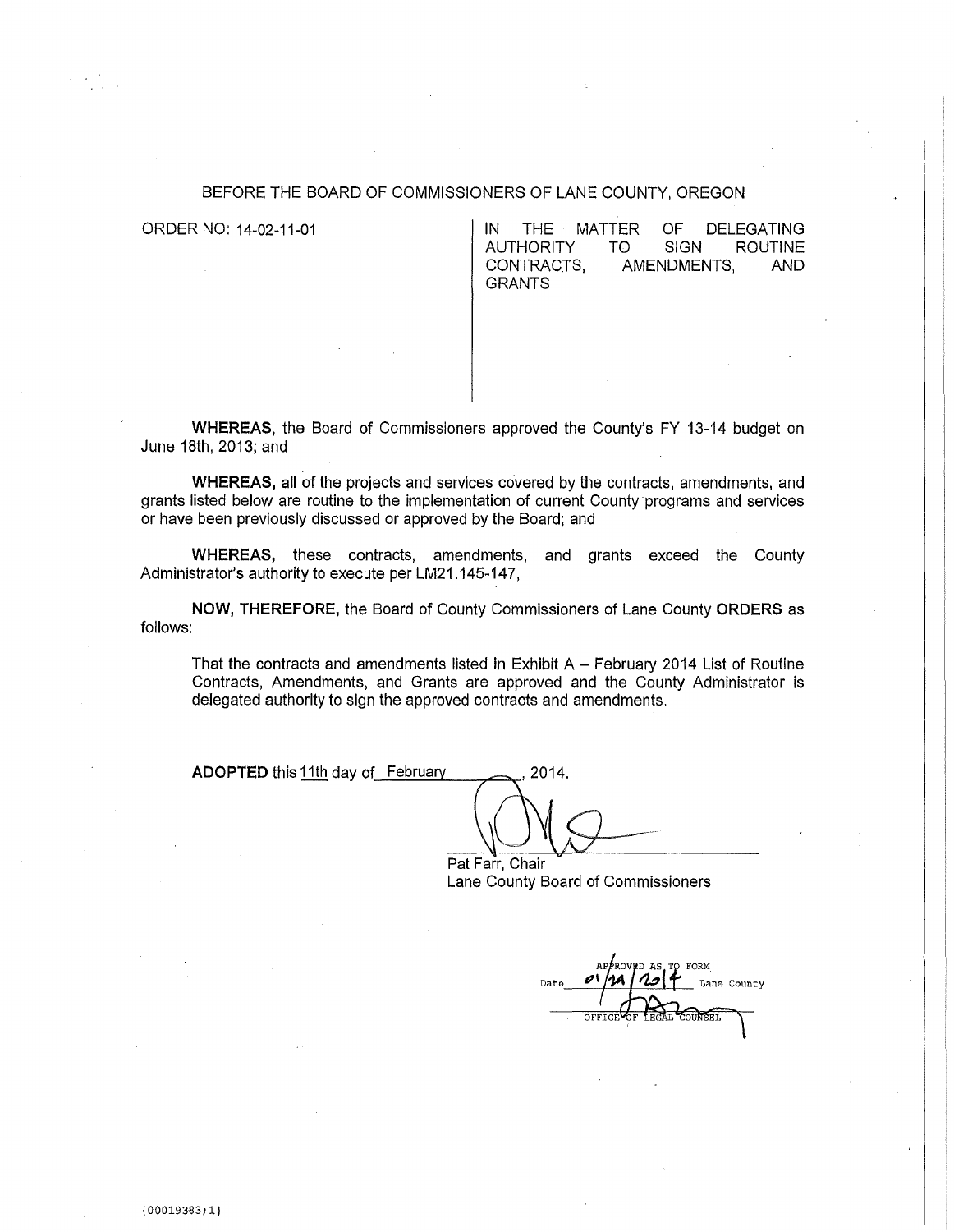#### EXHIBIT A – FEBRUARY, 2014 LIST OF CONTRACTS, AMENDMENTS, AND GRANTS

# HEALTH AND HUMAN SERVICES

 $\bar{ }$ 

| <b>Contract title</b><br>Contract type<br>Description                                                                                                                 | <b>Electronic Health Record</b><br>Amendment<br>Professional Services Contract for an Electronic Health<br>Record and Electronic Practice Management for the<br><b>Community Health Centers and Behavioral Health</b>                           |
|-----------------------------------------------------------------------------------------------------------------------------------------------------------------------|-------------------------------------------------------------------------------------------------------------------------------------------------------------------------------------------------------------------------------------------------|
| Contractor's name<br>Source of funds<br>Amendment number<br>Amendment amount<br>Total contract amount<br>Contract term<br>Competitive process                         | <b>NextGen</b><br><b>Budgeted funds</b><br>Multiple Amendments/Change Orders<br>\$750,000<br>\$1,492,938<br>07/01/2013 to [no end date]<br><b>RFP</b>                                                                                           |
| Contract title<br>Contract type<br>Description                                                                                                                        | <b>Egan Warming Center</b><br>Amendment<br>Provide homeless shelter when weather temperatures drop to<br>28 degrees outside. This amendment will add funding to this<br>contract based on a \$25,000 grant award from Community<br>Action Team. |
| Contractor's name<br>Source of funds<br>Amendment number<br>Amendment amount<br>Total contract amount<br>Contract term<br>Competitive process                         | St. Vincent de Paul<br>To be included in Supplemental Budget #4<br>3<br>\$25,000<br>\$111,400<br>10/01/2011 to 06/30/2014<br>None; sole source                                                                                                  |
| <b>Contract title</b><br>Contract type<br>Description<br>Contractor's name<br>Source of funds<br>Total contract amount<br>Contract term<br><b>Competitive Process</b> | <b>Community Action Team</b><br>Revenue<br>\$25,000 grant award for the provision of emergency warming<br>shelter.<br><b>Community Action Team</b><br>Revenue<br>\$25,000<br>01/01/2014 to 05/30/2014<br>None; sole source                      |
|                                                                                                                                                                       |                                                                                                                                                                                                                                                 |

CONTINUED ON NEXT PAGE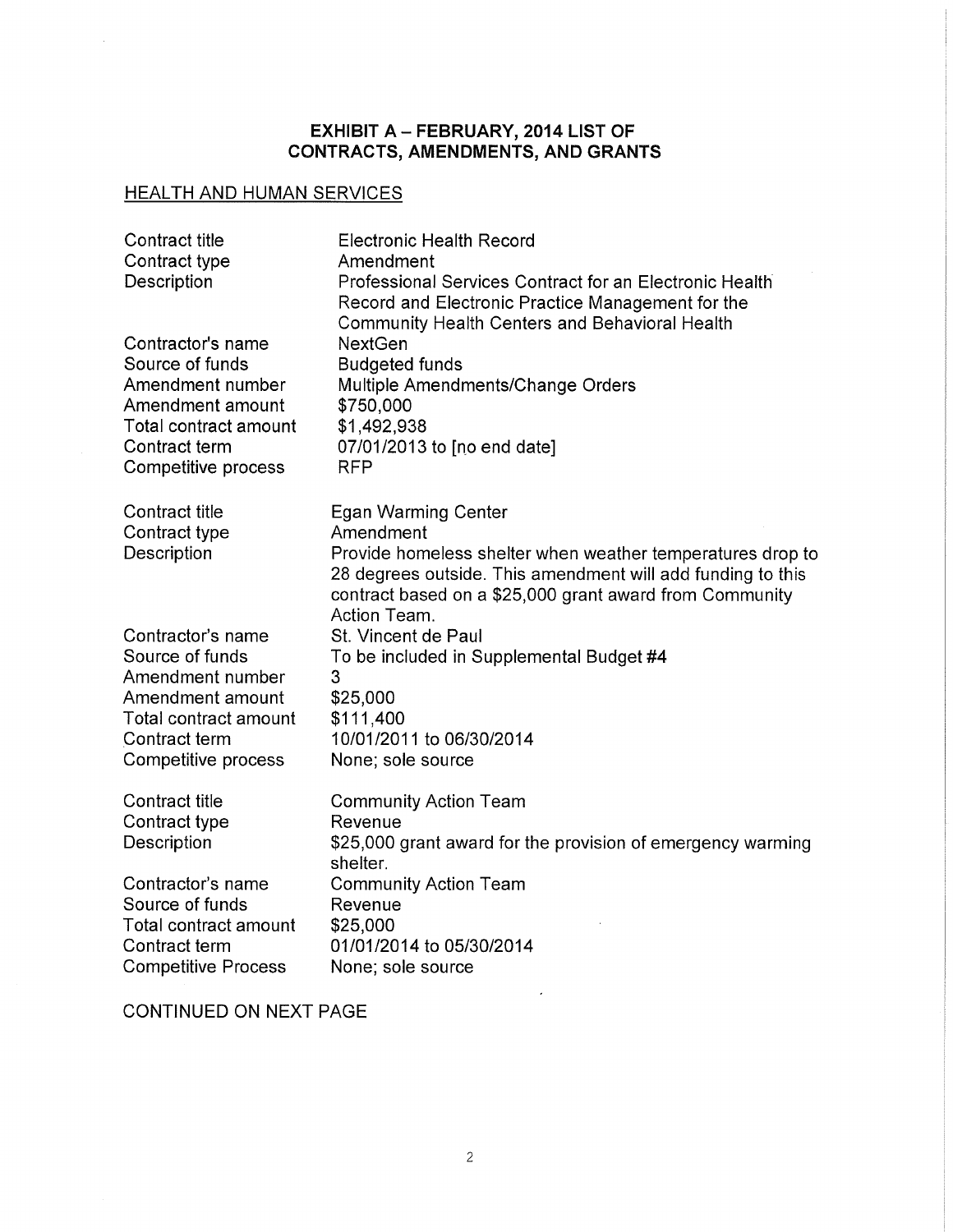# HEALTH AND HUMAN SERVICES (CONTINUED)

| <b>Contract title</b><br>Contract type<br>Description<br>Contractor's name<br>Source of funds<br>Amendment number<br>Amendment amount<br>Total contract amount<br>Contract term<br>Competitive process | <b>Willamette Family A&amp;D Services</b><br>Amendment<br><b>A&amp;D Treatment Services</b><br>Willamette Family, Inc.<br>Revenue<br>N/A<br>\$459,267<br>\$751,122<br>01/01/2014 to 06/30/2014<br>Both RFP and Sole Source. Reference is made to Board<br>Order 13-12-17-06 for \$291,885 of the total contract. |
|--------------------------------------------------------------------------------------------------------------------------------------------------------------------------------------------------------|------------------------------------------------------------------------------------------------------------------------------------------------------------------------------------------------------------------------------------------------------------------------------------------------------------------|
| Contract title                                                                                                                                                                                         | Grant Request – Annual Tobacco Prevention and Education<br>Program (TPEP)                                                                                                                                                                                                                                        |
| Contract type<br>Description                                                                                                                                                                           | Amendment<br>Request for annual TPEP funds which are received via the<br>State financial assistance award to the Lane County Public<br>Health Division. Application due to the State on March 2,<br>2014. This is a request for delegated authority to the Interim<br>Administrator pursue the grant funding.    |
| Contractor's name<br>Source of funds                                                                                                                                                                   | <b>Oregon Health Authority</b><br><b>Tobacco Tax Money</b>                                                                                                                                                                                                                                                       |
| Amendment number<br>Amendment amount<br>Total contract amount                                                                                                                                          | Unknown (depends on when approved and then released)<br>\$214,710.00 (proposed)<br>\$3,611,737.00 (if awarded with no intervening grant<br>amendments)                                                                                                                                                           |
| Contract term<br>Competitive process                                                                                                                                                                   | 07/01/2013 - 06/30/2015<br>Competitive grant award - IGA                                                                                                                                                                                                                                                         |

#### COUNTY ADMINISTRATION

| Contract title<br>Contract type | PSB Window Replacement/Reroofing<br>Amendment                                                                                      |
|---------------------------------|------------------------------------------------------------------------------------------------------------------------------------|
| Description                     | Amends construction contract to address costs associated<br>structural changes, unforeseen conditions, and design<br>modifications |
| Contractor's name               | McKenzie Commercial Contractors, Inc.                                                                                              |
| Source of funds                 | <b>Capital Fund</b>                                                                                                                |
| Amendment number                | 007 and 008                                                                                                                        |
| Amendment amount                | \$5,299 and \$54,733                                                                                                               |
| Total contract amount           | \$1,339,188                                                                                                                        |
| Contract term                   | 09/01/2010 to 06/30/2014                                                                                                           |
| Competitive process             | Competitive Bid (base contract)                                                                                                    |

CONTINUED ON NEXT PAGE